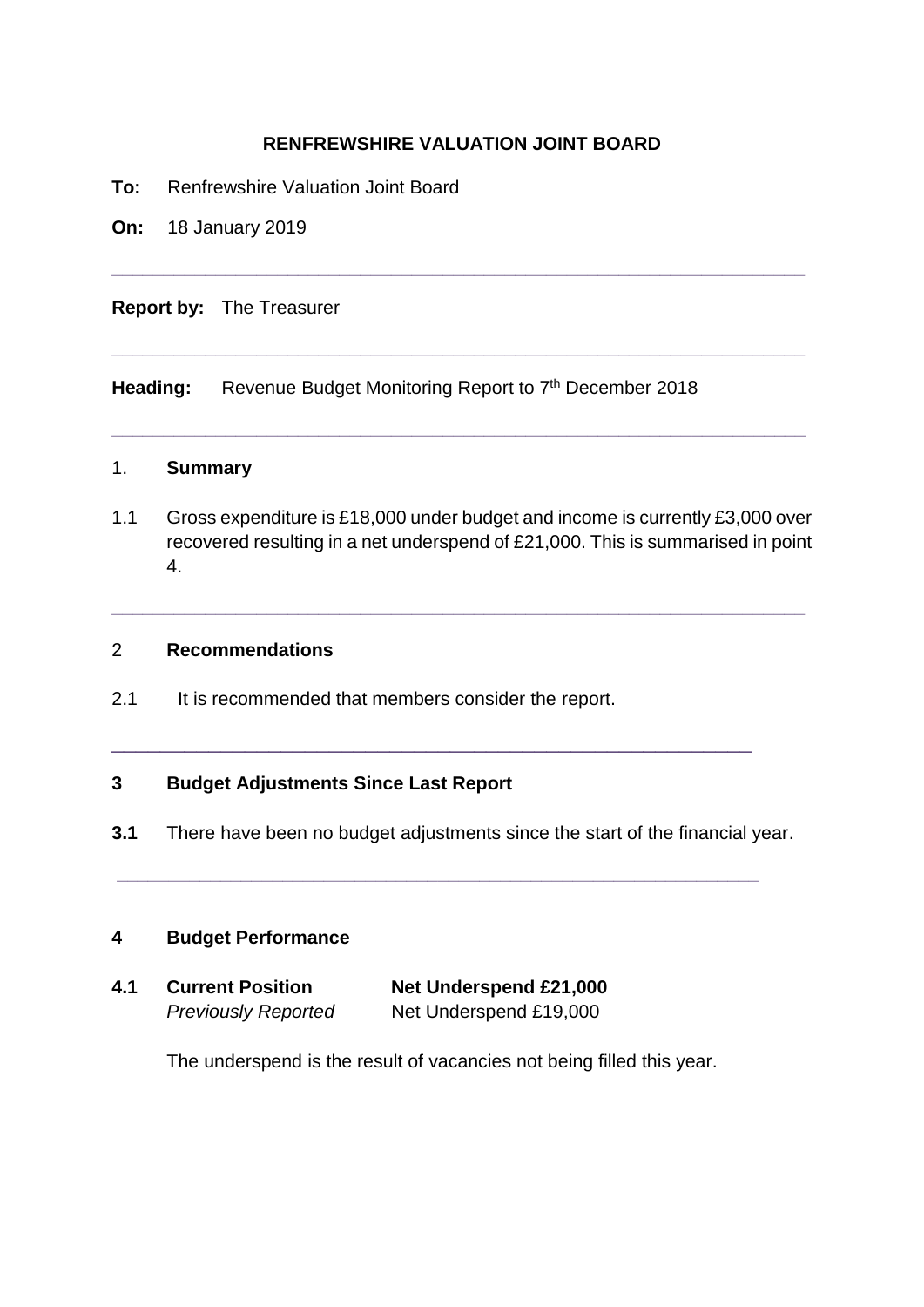# **Projected Year End Position**

The projected year end position is a drawdown on reserves of £35,000 against an approved £66,700. This is the result of vacancies not being filled and a reduction in Property Costs due to the new lease, effective from 1<sup>st</sup> October 2018.

At a meeting on 23rd November, Members approved the purchase of an Electoral Management System at a cost £25,000 which will be implemented by the end of January 2019. The Board will also incur part year licensing and maintenance costs of £6,000. This will result in a drawdown from reserves of the approved £66,700.

However, there is a risk that the budgeted pay award of 3% may be higher than anticipated at 3.5% which will require a further drawdown from reserves of £5,000.

**\_\_\_\_\_\_\_\_\_\_\_\_\_\_\_\_\_\_\_\_\_\_\_\_\_\_\_\_\_\_\_\_\_\_\_\_\_\_\_\_\_\_\_\_\_\_\_\_\_\_\_\_\_\_\_\_\_\_\_\_\_\_\_\_\_\_\_**